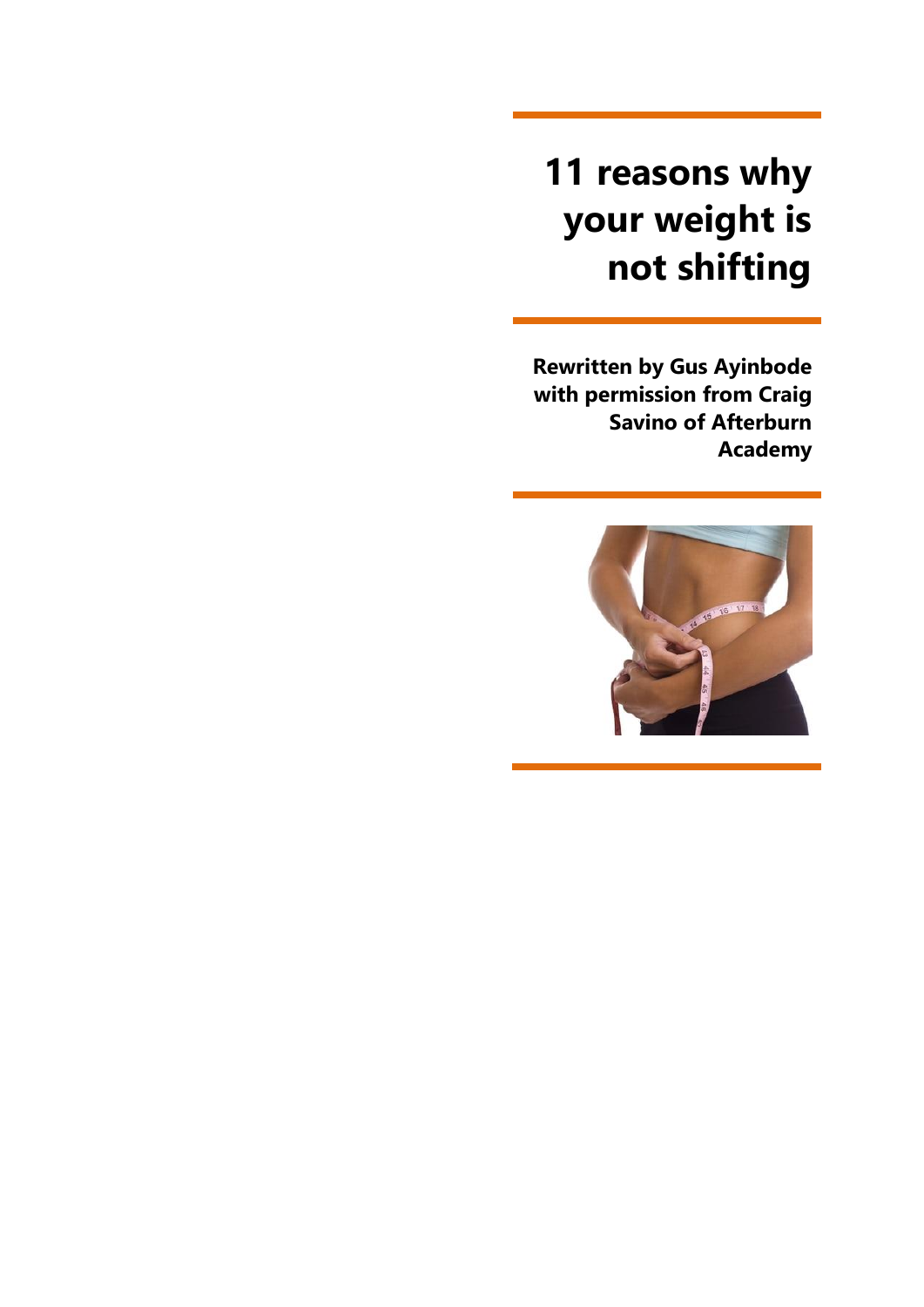**1) You might not be exercising enough to be losing weight!** You have to work hard if you want to change the shape of your body and to get in the zone of losing weight. That means a balance of medium-high intensity cardio exercise along with challenging strengthtraining workouts. In losing weight, you'll need to get about 5 cardio workouts each week at a medium-high intensity for at least 30 minutes!

If you're a beginner, it's best to start slow and work your way up but if you're in good condition and have no restrictions, challenging yourself with harder workouts is the best way to burn more calories. Interval training is a good choice to help you lose weight because studies show you continue to burn calories even after you've stopped exercising!

In addition to your losing weight cardio workouts, you need to lift weights for all your muscle groups at least 2 non-consecutive days a week. In addition, by lifting weights, that means using enough weight that you can complete the desired number of reps.! For example, if you're doing 12 bicep curls, you need to use enough weight that you can only do 12 bicep curls and not one more. Most people don't lift enough weight to really challenge their muscles!

## **2) You're not getting enough sleep to be losing weight!**

Lack of sleep can contribute to weight gain, though experts aren't exactly sure why. Women who sleep 5 hours a night were more likely to gain weight than women who slept 7 hours a night.

The reasons? Losing weight studies have shown that losing sleep could affect Metabolism by making you feel hungry, even if you're not. Sleep deprivation may affect the secretion of cortisol, one of the hormones that regulates appetite. Therefore, you need to be sleeping enough to be losing weight.!

There's also a theory that we move around less when we don't get enough sleep, which means we burn less calories. Getting enough sleep is crucial if you're trying to lose weight, not just, because of how it affects you physically, but mentally as well. Sleep deprivation makes you cranky,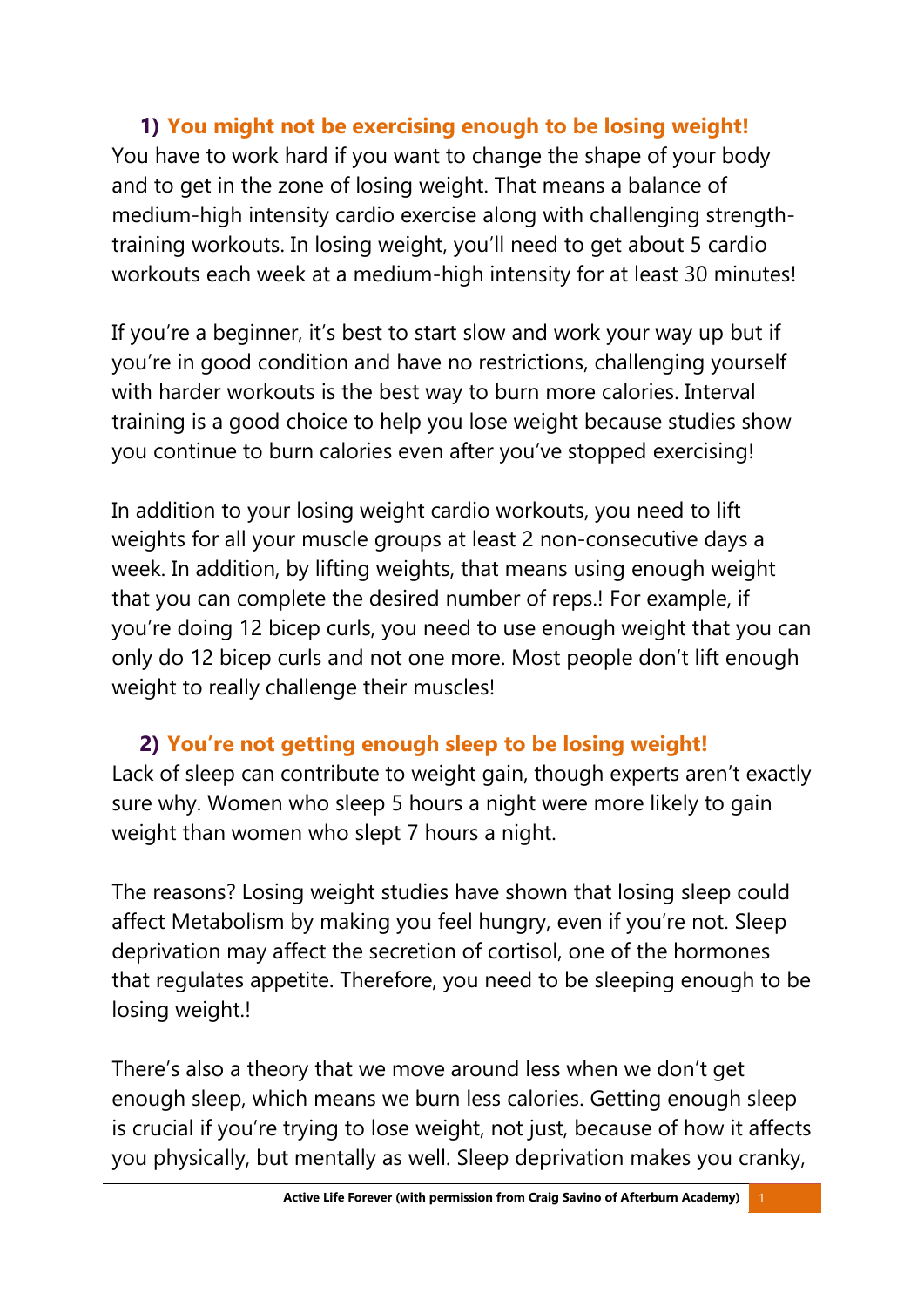confused and can even make you feel depressed or angry. Make sleep a priority by trying to get to bed at the same time each night, shooting for about 8 hours, if you can manage it.

#### **3) You're too stressed out to be losing weight!**

Stress and weight gain (or lack of weight loss) go hand in hand. Though you may not be aware of it, being under constant stress can increase production of the hormone cortisol, which can cause an increase in appetite as well as extra fat storage around the abdominal region–a big no-no since abdominal fat is linked to diabetes, high cholesterol and other health problems.

Dealing with stress when losing weight can be as simple as taking a few minutes a day to relax, scheduling a massage as often as you can or cutting down on work hours and increasing play time.!

## **4) You're eating too much to be losing weight!**

If you're not tracking your calories each day, you may be eating more than you think.

Portion control is one culprit, especially with restaurants providing enough food in one meal to feed several people.!

If you're really serious about losing weight, you need to get serious about you're eating. Start by keeping a detailed food journal for one week, without changing any of your eating habits. Be as specific as possible, measuring when you can, looking up your calorie and nutrient content, and adding up your calories for each day. You'll be surprised how those calories can sneak in when you're not keeping track.

Women tend to lose 1% muscle mass every year after 25-30 yrs. of if not training, leading to a drop in BMR, if muscle is not preserved. Some estimates show that muscle mass declines about 4% each decade from age 25 to 50. If you're still eating the same number of calories as your metabolism drops, your weight may creep up over time. Start exercising and lifting weights NOW to keep your metabolism in check.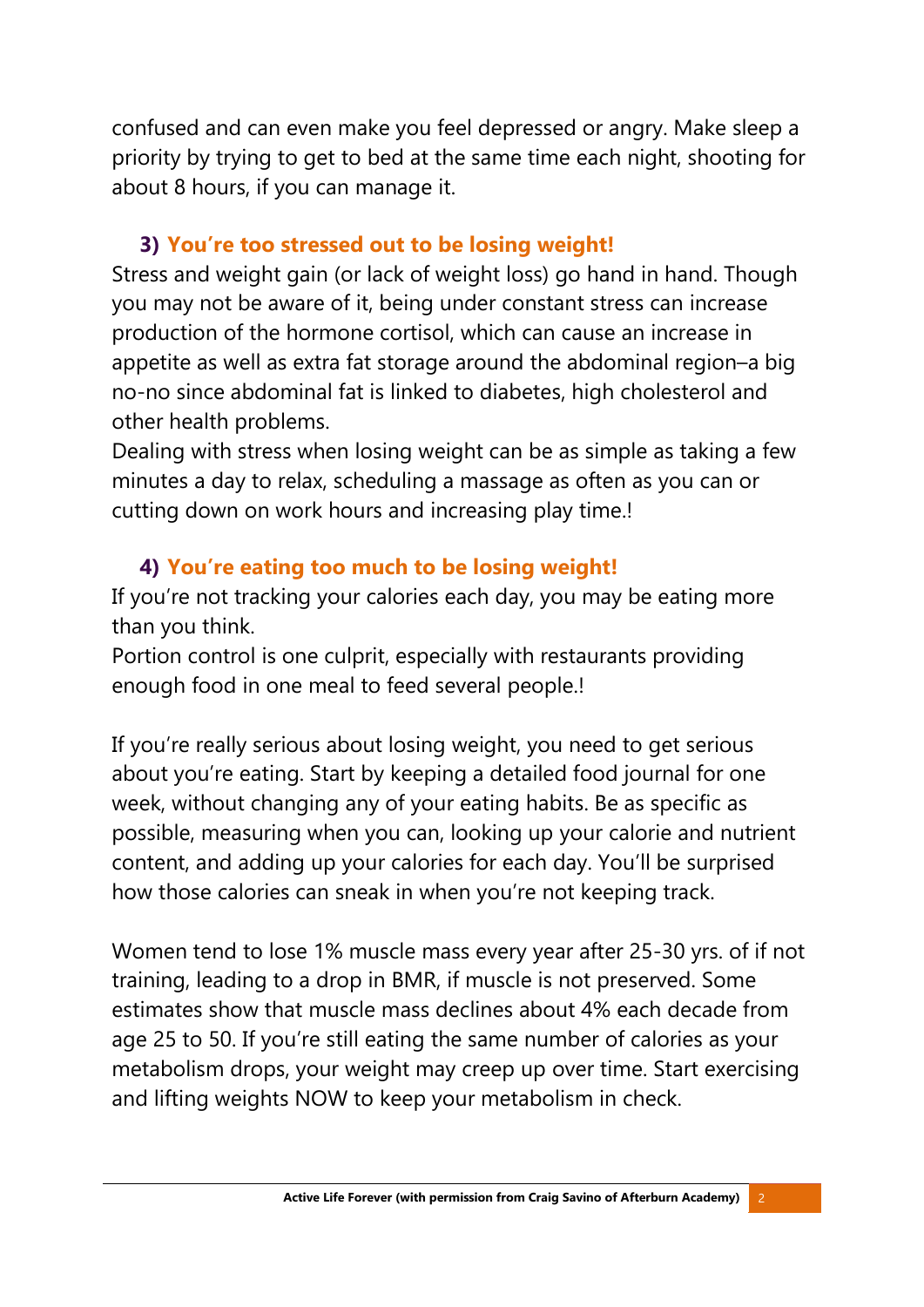## **5) You're not consistent with your exercise and healthy eating habits to be losing weight !**

If you find your workouts are hit-or-miss and that you give in to temptation a bit too easily, your weight loss may hit the skids. For exercise to work, you have to do it on a regular basis. Once your body adapts to your program, you then need to change it to keep your body challenged. If you skip too many workouts, it's almost like starting all over every time.!

Sticking with exercise when losing weight starts with finding a program you enjoy and that fits in with your lifestyle, goals, and needs. That means being realistic about what you'll really accomplish each week rather than going by what you think you should be doing.!

**6) You blow it on the weekends and never be losing weight!** Having some treats now and then is fine, but if you find you do very well during the week only to eat yourself silly on the weekends, you may be hurting your weight loss goals.!

To lose one pound of fat in one week, you would need to cut 500 calories with diet and exercise for 7 days. If you only follow that for 5 days, then eat way over your limit for two more days, you're taking two steps forward and one-step back. The trick is to plan your indulgences so that you can have some fun while staying on track with your weight loss goals. Try these tips for a healthy weekend:!

Avoid a free-for-all weekend. Instead, choose one or two treats to enjoy and continue eating healthy the rest of the time.!

Avoid rewarding yourself with food. If you've been eating healthy all week, it's natural to want to reward yourself with a yummy treat. That kind of thinking can set you back (much like a smoker who rewards himself for staying smoke-free with a cigarette).

Instead of food, reward yourself with a calorie-free treat–a trip to the movies, a massage, or a new pair of shoes!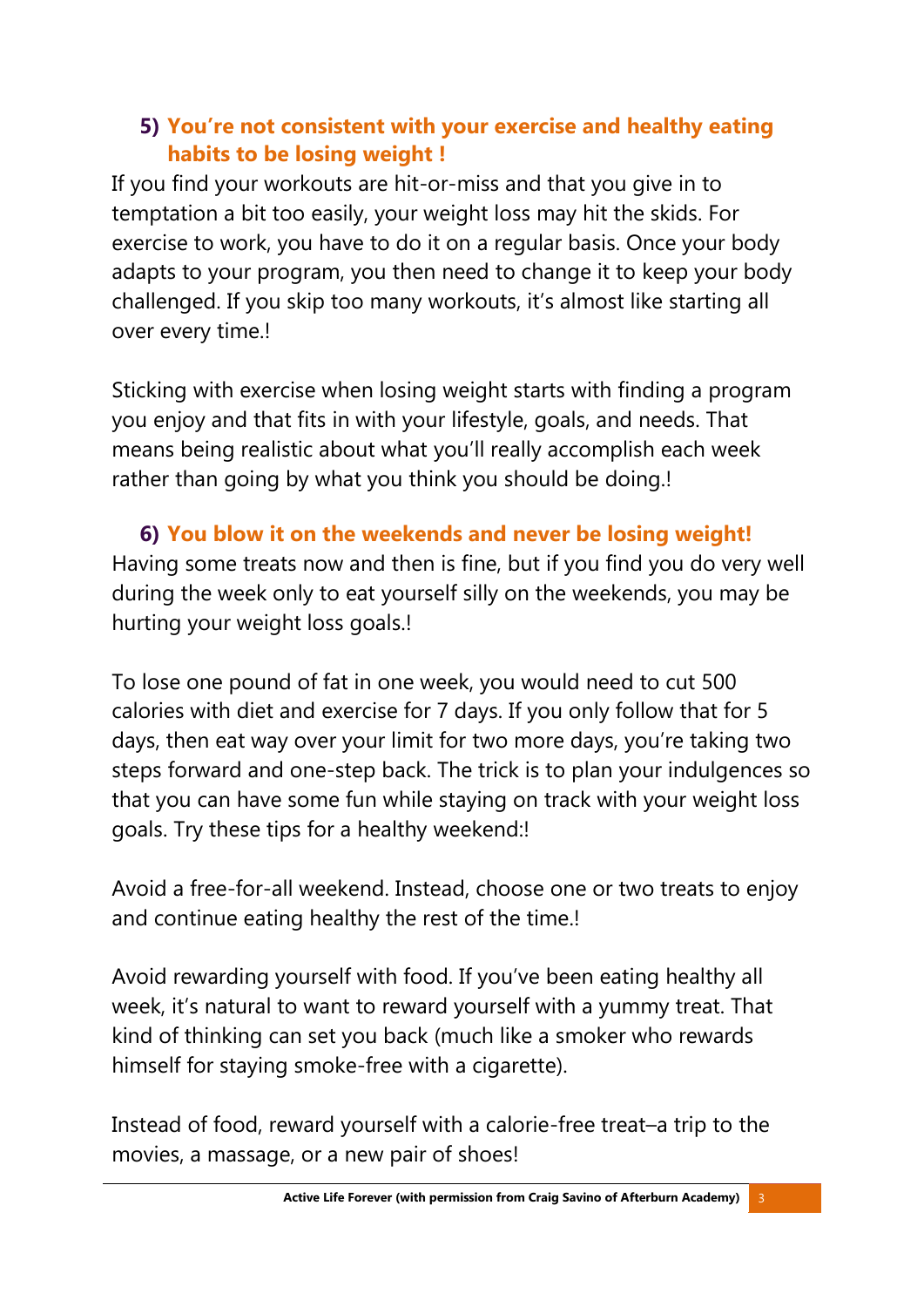## **7) Keep moving!**

If you like to rest on the weekends, why not make your rests more active? Spend time taking a long walk with your family or tossing a football in the backyard. !

## **8) You haven't given yourself enough time to see results in losing weight!**

While experts generally recommend losing 1-2 pounds a week, most of us probably don't get that close. Remember: to lose one pound, you have to create a 500-calorie deficit every day for a week.

It's fairly easy to cut calories from food since you can keep track by reading labels and measuring. The problem comes in when trying to determine how many calories you're burning with exercise. You can use a calorie calculator, but that's often overestimated.

How many calories you burn with exercise often comes down to things we can't measure such as how hard you're working and your fitness level!

Add to that the fact that there are many factors that affect weight loss, which, again, can't always be measured or accounted for with the tools we have to track progress. In that sense, your body may be making changes that can't yet be measured with a scale or a tape measure!

Give your body time to respond to what you're doing. It may be weeks or months before you see significant changes so don't freak out if you're not seeing results after only a few weeks. Being patient and taking it one day at a time will allow you to enjoy the journey instead of focusing on the destination!

**9) You have a medical condition that affects you losing weight!** Some medical conditions and medications can contribute to weight gain. While not everyone will find this to be true, it's important to explore every avenue if you're genuinely following an exercise program and a clean diet and still not losing weight.!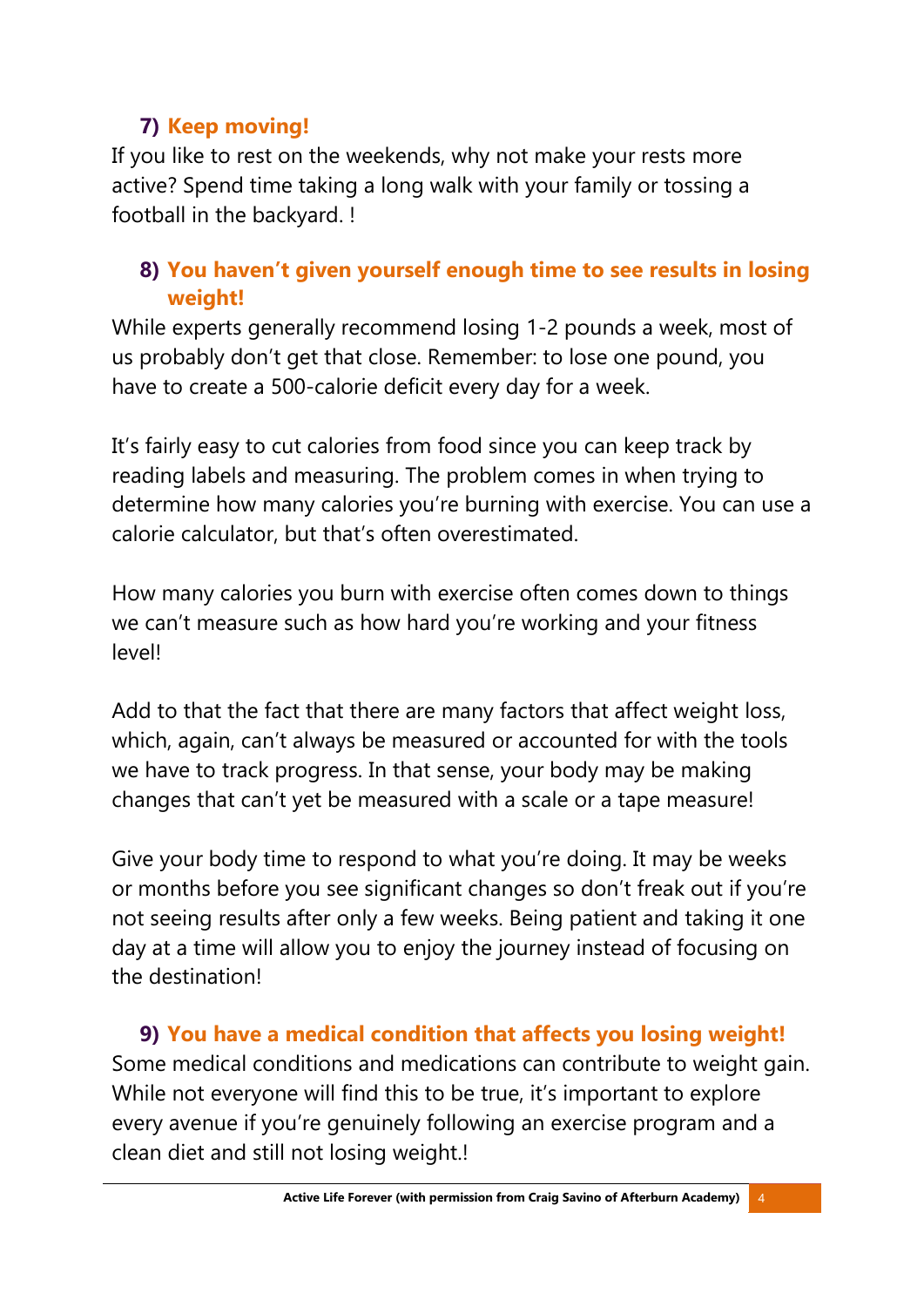One condition known to affect weight is thyroid disease. A thyroid deficiency can cause a decrease in metabolism and may lead to weight gain.

There are any numbers of drugs that may have weight gain as a side effect for some people. Some common ones include hormonal medications for birth control or menopause, oral steroids, some antidepressants, diabetes medications and antipsychotic medications.

You should get a diagnosis from a professional in order to determine whether your weight problems are medically related!

## **10) You've hit a plateau and need to change what you are doing to be losing weight!**

Almost everyone reaches a weight loss plateau at some point when losing weight. As your body adapts to your workouts, it becomes more efficient at it and, therefore doesn't expend as many calories doing it. You may find that after your initial weight loss, your progress will slow down and eventually stop. !

## **Some common reasons for plateaus include:**

- **Doing the same workouts over and over: Your body needs to be challenged to progress, so make sure you're changing some part of your program every 4-6 weeks.**
- **Not eating enough calories. If your body doesn't have enough fuel to sustain your level of activity, you can actually stop losing weight.**
- **Overtraining. If you exercise too much, the body sometimes responds by decreasing the amount of calories you burn during the rest of your day.**

Learn more about whether you've hit a plateau by keeping an exercise calendar and tracking your workouts, how often you change them and whether you're working too hard or need to boost your intensity!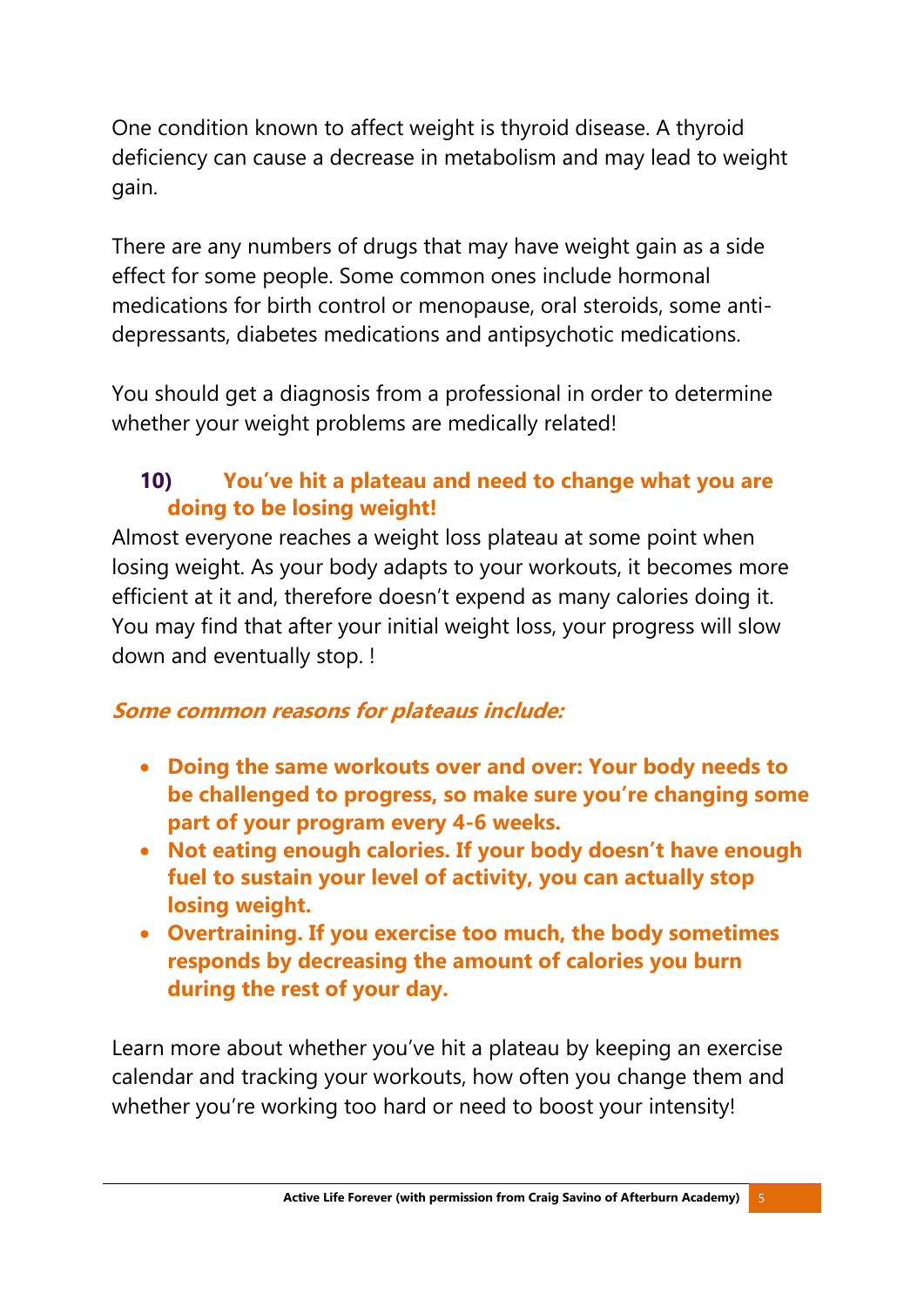## **11) You don't need to be losing weight!**

Despite what you hear on the news or read in popular magazines, not all of us need to lose weight. In fact, many of us have unrealistic ideas of what a healthy weight and body shape is. We all have different shapes and, though we can make changes to our bodies, we can only improve on the bodies we have–not turn them into someone else's body!

Take away all the reasons you want to lose weight that have anything to do with how you look. Now, look at what's left…are there any other reasons that you need to lose weight?

Are you at risk for medical conditions such as diabetes or heart disease? Is your BMI in an unhealthy range?

Are you within your ideal weight range?

If you're at risk, losing weight may be important for staying healthy. Nevertheless, if you're very close to your goal and can't seem to get rid of those last few pounds; ask yourself if you really need to lose them.